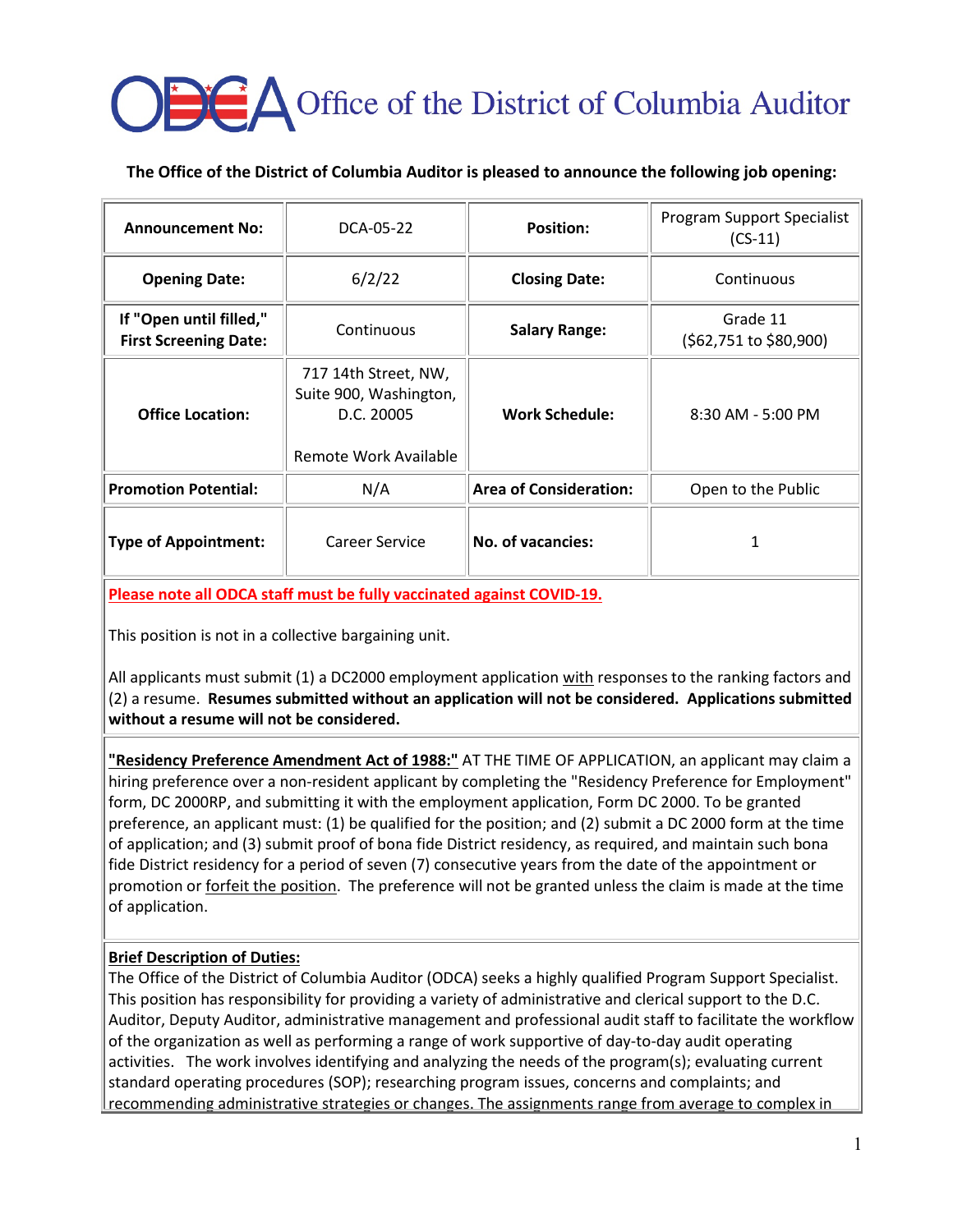nature, requiring analysis of the subject matter, interpretation of data, judgment and innovative thinking as it relates to each assignment.

Primary duties include:

- Conducts analytical studies based on examination of management needs. Performs special assignments to coordinate and resolve general management matters, and other appropriate issues and projects related to the functional responsibilities of the program(s).
- $\triangleright$  Develops procedures and guidelines, in order to satisfy the goals of the program. Devises means of improvement and consolidates and/or standardizes administrative forms and procedures.
- $\triangleright$  Provides continuing support to supervisor in improving effectiveness in meeting schedules, deadlines, priorities and production goals. Provides immediate and continuing support by briefing management on a variety of confidential matters pertaining to administrative operations and recommending courses of action.
- $\triangleright$  Handles complaints and problems of a complex nature that are referred, or as directed by the supervisor. Researches and gathers data; conducts fact-finding investigations; and develops results or recommendations. Performs basic research for audit teams and prepares reports, as necessary, to ensure that the objectives are achieved.
- $\triangleright$  As requested, obtains, coordinates, and prepares or edits responses for administrative and audit information requests. Receives and reviews incoming correspondence, performs required research and prepares appropriate response. Establishes and maintains records of correspondence, hard copy and electronically.
- $\triangleright$  Generates spreadsheets, charts, summary tables, and statistics used in various reports and presentations. Provides assistance in tracking data or documents in reference to agency or agency program(s).
- $\triangleright$  Establishes and/or maintains permanent files of all final reports. Compiles and bounds all reports before distributing hard copies to council Chairman, and to House and Senate per legal requirement.
- $\triangleright$  Prepares and/or formats various reports, presentations, letters, and other documents in final form using Microsoft Office. Drafts and sends ODCA cover letters for draft and final reports and distributes engagement letters working with audit teams and Communications Director.
- $\triangleright$  Provides clerical and administrative support to include managing DC Auditor's schedule of appointments; handling incoming calls, incoming and outgoing office mail and packages; monitoring inventory of and placing office supply orders; and assisting with procurement activities.

**Educational Requirements:** The incumbent will possess a high school diploma or GED plus at least six (6) years of related experience or an equivalent combination of at least eight (8) years of relevant education, experience and/or training will be considered. A four-year degree from an accredited university or college with a minimum of 2 years related experience is *preferred*.

## **General Qualifications & Required Experience:**

The incumbent will have the following knowledge and/or skills:

- $\triangleright$  Excellent written and verbal communication skills to formulate and present report conclusions, explain and interpret factual information and ensure cohesive and cooperative efforts;
- $\triangleright$  Interpersonal skills and ability to exercise tact, discretion and skill in human relations in dealing with persons from all walks of life and varying socioeconomic levels;